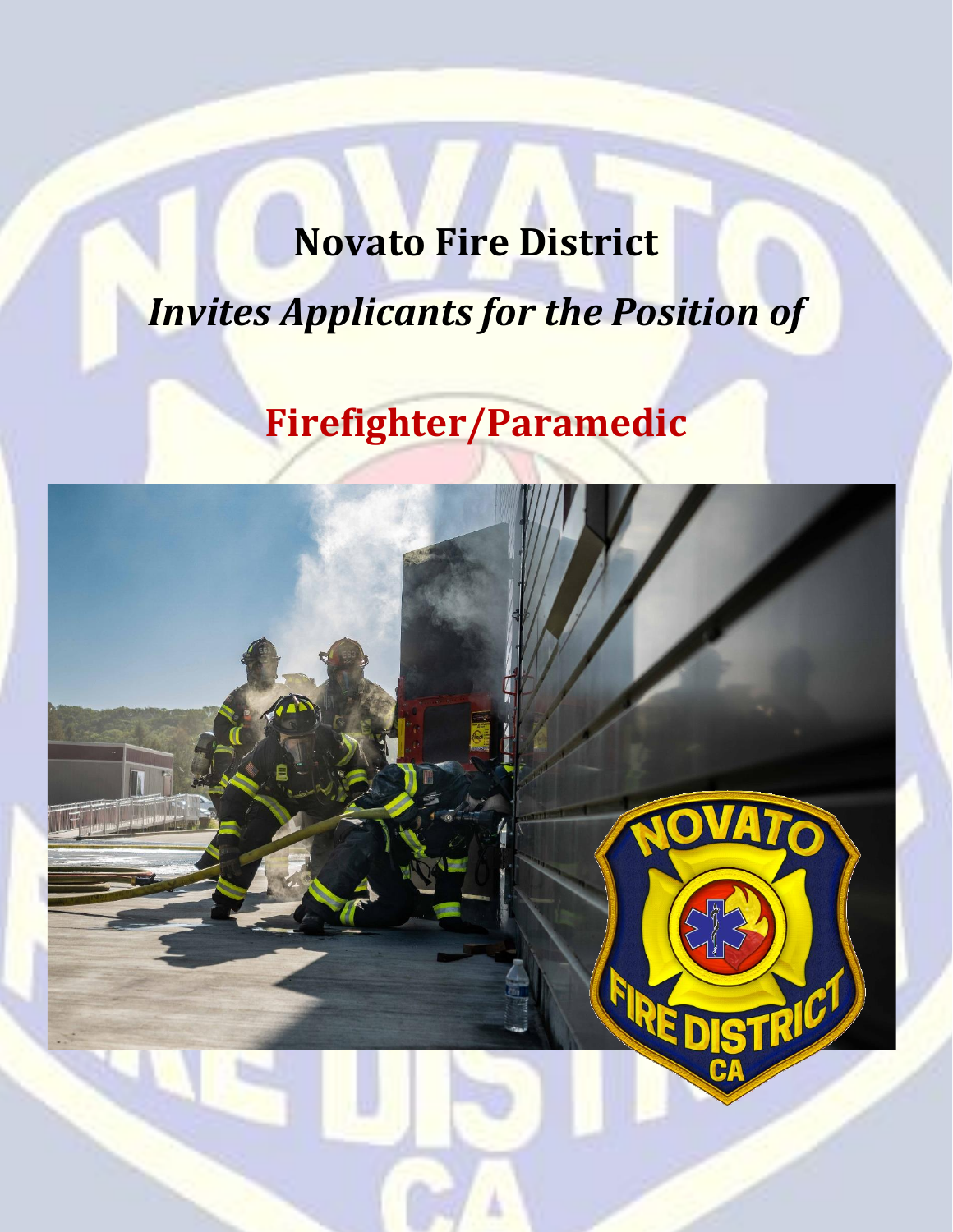

**Novato Fire Protection District is a five-station agency with 64 sworn line personnel covering three shifts. Each shift has one Battalion Chief, five Captains and five engine companies including a cross staffed truck and Type 3 engines. Staffing includes two front line paramedic ambulances, each staffed with two firefighter/paramedics. This year, we completed our new training facility, added a new ladder truck to our fleet. Novato averages over 6,500 calls for service a year as an all hazard fire agency.**

### **Qualified Candidates:**

- **Have a valid Cal-JAC CPAT, dated from August 8, 2021 through August 8, 2022**
- **Possess a high school diploma or GED certificate**
- **Possess and maintain a current EMT-Paramedic license from the State of California at time of employment**
- **Have obtained CSFM Firefighter 1 certificate, or completed an accredited fire academy**
- **Able to be accredited as an EMT-P by the County of Marin during first month of employment**
- **Possess and maintain a valid State of California Class C license upon date of hire, with a Class C Firefighter Endorsement required within six months of hire**
- **Be on FCTC's Statewide Eligibility List (SEL) on August 8, 2022**
- **12 months of full time ambulance experience, highly desirable**
- **Bilingual, highly desirable**

**Be advised that this position is subject to a COVID-19 vaccination requirement. Effective April 14, 2022, the Marin County Public Health Officer issued a Health Order requiring all Fire and EMS personnel to verify their COVID-19 vaccination status, and be vaccinated with either the single dose Janssen/Johnson & Johnson vaccine; or with the first and second doses of the Pfizer/BioNTech, or Moderna vaccines.**

**Essential functions of the position include, but are not limited to:**

- **Response to emergency medical, fire, and public assistance calls for service**
- **Meet the continuing education and service requirements for EMT-P for the State of California and County of Marin, while staying skilled in use of appropriate emergency medical equipment**
- **Ensure proper maintenance and control over emergency medical equipment and supplies, including proper inventory procedures as set forth by the District and applicable State and Federal laws and regulations**
- **Prepare thorough and concise reports including Patient Care Reports and Incident Reports**
- **Abide by the District's rules, regulations, policies, procedures, mission, guiding principles and firefighter empowerment**
- **Remain skilled in fire suppression tactics, methods, and procedures as well as emergency lifesaving procedures through training drills and other maintenance programs**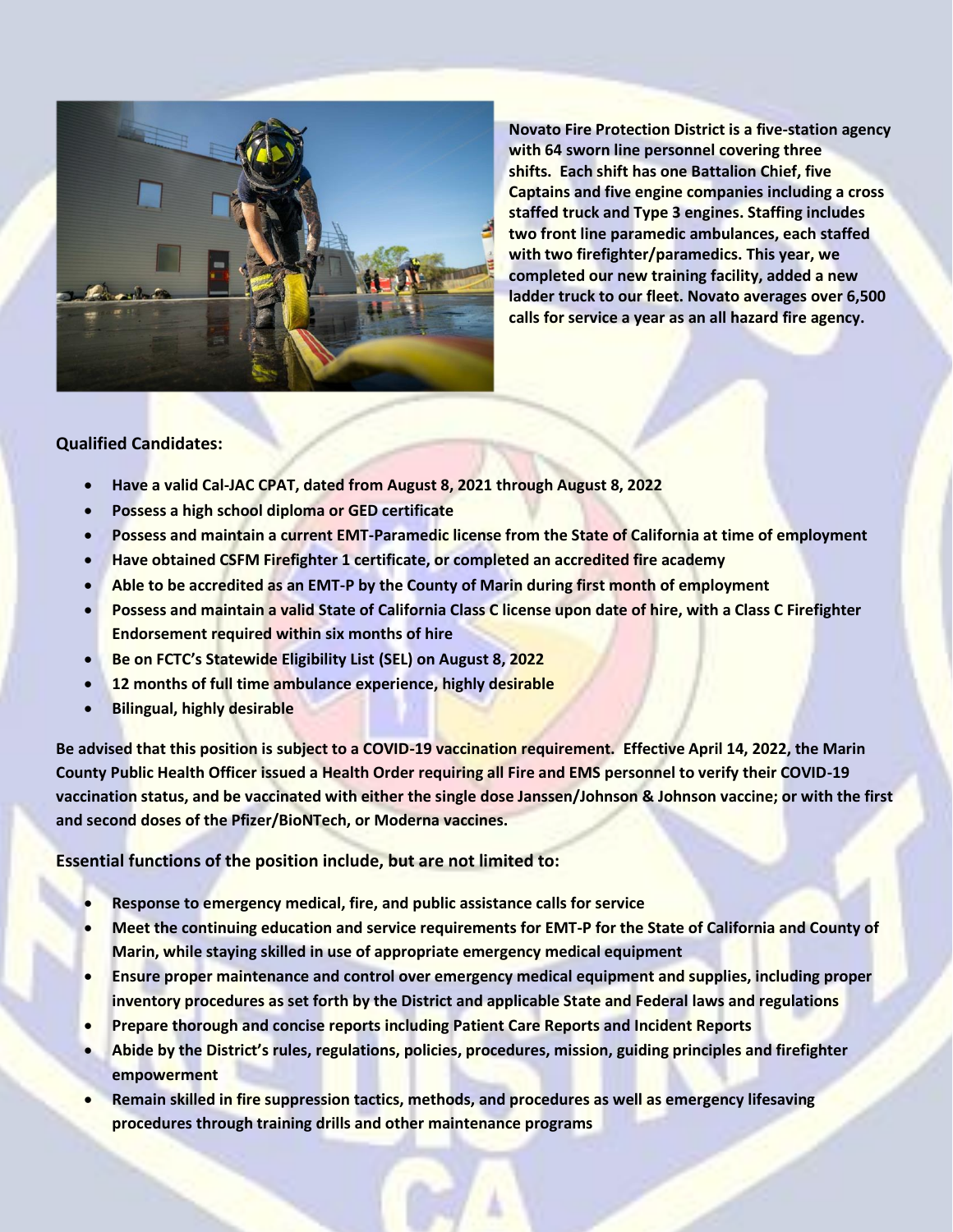- **Functions well as a team member of a fire company at any emergency or non-emergency scene and accepts his or her share of the work required**
- **Maintains an adequate level of physical fitness to meet the physical requirements required to perform firefighting tasks**
- **Project a positive image to the public as a fire service professional, including developing and maintaining public support for fire suppression and fire prevention activities**

## **Compensation and Benefits:**

- **Starting Salary as of 7/1/2022: \$9,568.57/month**
- **48 x 96 schedule**
- **After one year of continuous service, shift members are entitled to six (6) shifts of vacation**
- **Shift members accrue 12 hours of sick leave per month**
- **Members may enroll in District sponsored medical, dental, vision, and voluntary life insurance coverage**
	- o **The District will pay 80% of the applicable Kaiser medical premium towards the medical plan of the members choosing for member and eligible dependents**
	- o **The District pays 100% of dental and vision premiums for the member and eligible dependents**
	- o **The District provides \$60,000 of life and AD&D coverage for each member**
	- o **The District offers additional voluntary life insurance coverage for member, member's spouse, and member's children. The member is responsible for 100% of voluntary life insurance premium**
- **District sponsored employee assistance program (EAP)**
- **457b deferred compensation retirement plan with District matching up to \$100/month (optional employee enrollment)**
- **Retirement Health Savings account with District matching based on age at date of hire**
- **Safety new hires will join the Marin County Employees Retirement Association (MCERA) as a PEPRA employee at 2.7% at 57**
- **12 month probationary period**
- **Behavioral Health programs and training, including but not limited health and wellness screenings, and agency and county peer support teams**
- **Firefighter/Paramedics are represented by the Novato Professional Firefighters Association (NPFA)**

*Novato Fire District is an Equal Opportunity Employer, and welcome and encourage qualified applicants of all ages, races, genders, and veteran status to apply*